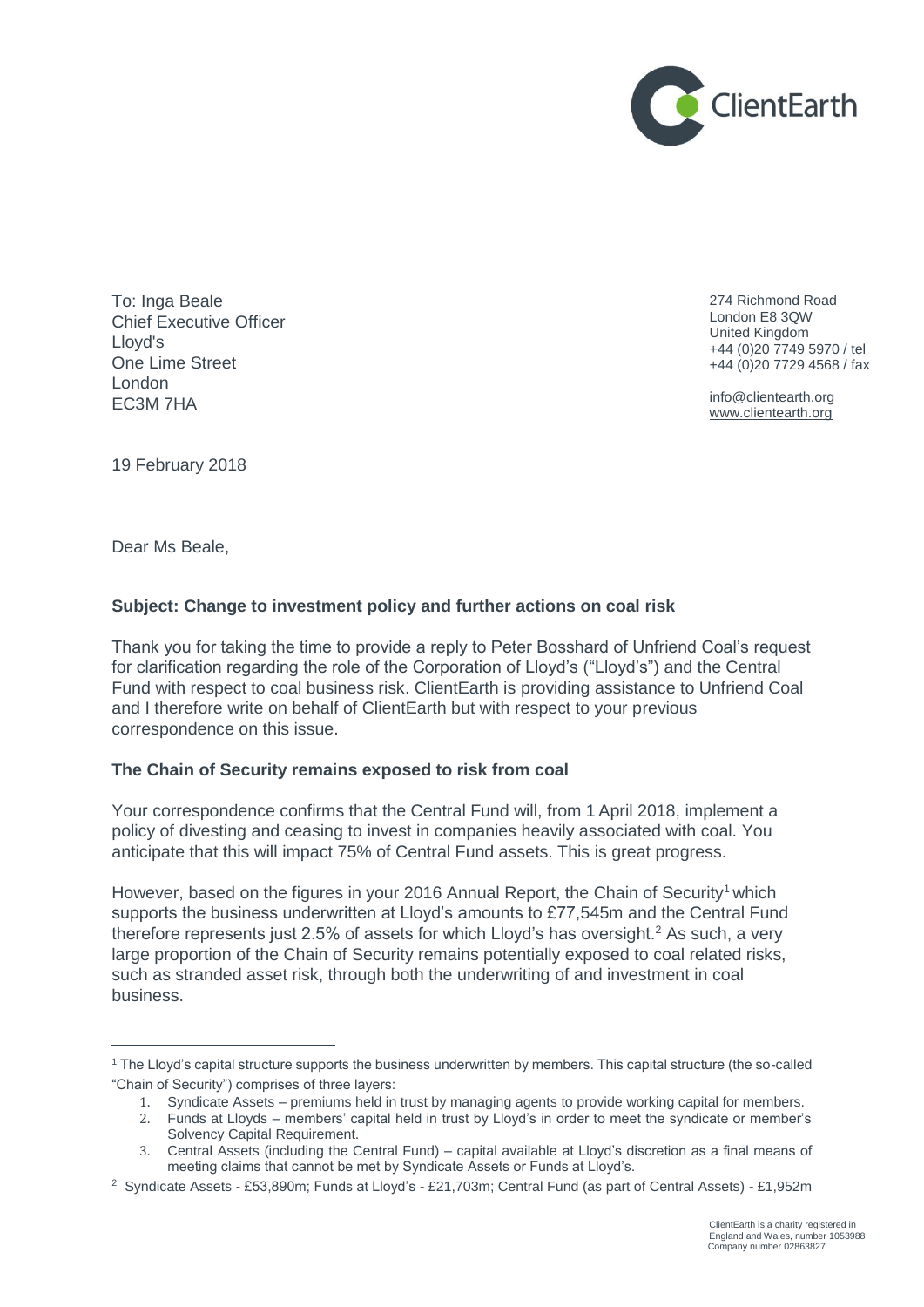

Lloyd's 2017 report 'Stranded Assets: the transition to a low carbon economy - Overview for the insurance industry' (the "Stranded Asset Report") makes it clear that underwriting coal risks corresponds with an increased risk of insolvency.<sup>3</sup> With increased insolvency/credit risk comes an increased likelihood of an insured's failure to maintain owned insured assets and a concomitant increased risk of loss due to maintenance failure. This condition translates directly into increased expected loss calculations for the purpose of reserves calculations under the PRA rules.

While some have attempted to suggest that investment risk and insurance underwriting risk should be evaluated differently, insurance underwriters, actuaries and regulators are well aware that insolvency risk, credit risk and stranded asset risk all impact claims patterns - and thus expected loss - directly. As capital is constrained for coal, insurance underwriters can reasonably expect deferred maintenance and safety practices with a concomitant rise in property and casualty claims. Proper modeling and governance practices must ensure that the Minimum Standards practice reflect this reality in the governance obligations necessary to assure the Chain of Security.

# **Further change is needed**

The planned amendment of the investment policy of the Central Fund is a very important step in demonstrating to the market the declining viability of coal business. However, as set out above, the proportion of assets this policy change represents within the Lloyd's asset structure is very small. While we recognise that Lloyd's is not responsible for setting the investment policies of syndicates, **we would like Lloyd's to recognise the systemic impact of continued coal investment and underwriting to the Lloyd's market by incorporating a robust assessment of the risks of such assets into the Lloyd's Minimum Standards**. Taking this step would be a logical extension of the steps you have taken to protect the Central Fund from the risks of continued investment in coal.

As well as ensuring the common recognition of risk within the Lloyd's market, we believe that there is a regulatory imperative for amending the Minimum Standards. Under the PRA's Fundamental Rules, members, syndicates and the Society of Lloyd's (the market which the Corporation of Lloyd's represents) have an overriding obligation to act with prudence and conduct business with due skill, care and diligence.<sup>4</sup> The PRA Rulebook also requires that they invest only in assets the risks of which they can properly identify, measure, monitor, manage, control and report and appropriately take into account in the assessment of overall

 $\overline{a}$ 

**<sup>3</sup>** Asset stranding is already taking place in some industries. For example, the increase in renewable energy generation, worsening air pollution, and decreasing water availability caused by climate change, coupled with widespread social pressure to reduce China's demand for thermal coal, have negatively impacted coal-mining assets in Australia. See Caldecott, B., Howarth, N. & Mcsharry, P. 2013. Stranded Assets in Agriculture: Protecting Value from Environment-Related Risks [online][. http://www.smithschool.ox.ac.uk/research](http://www.smithschool.ox.ac.uk/research-programmes/stranded-assets/Stranded%20Assets%20Agriculture%20Report%20Final.pdf)[programmes/stranded-assets/Stranded%20Assets%20Agriculture%20Report%20Final.pdf](http://www.smithschool.ox.ac.uk/research-programmes/stranded-assets/Stranded%20Assets%20Agriculture%20Report%20Final.pdf)

<sup>4</sup> <http://www.prarulebook.co.uk/rulebook/Content/Chapter/212227/14-02-2018>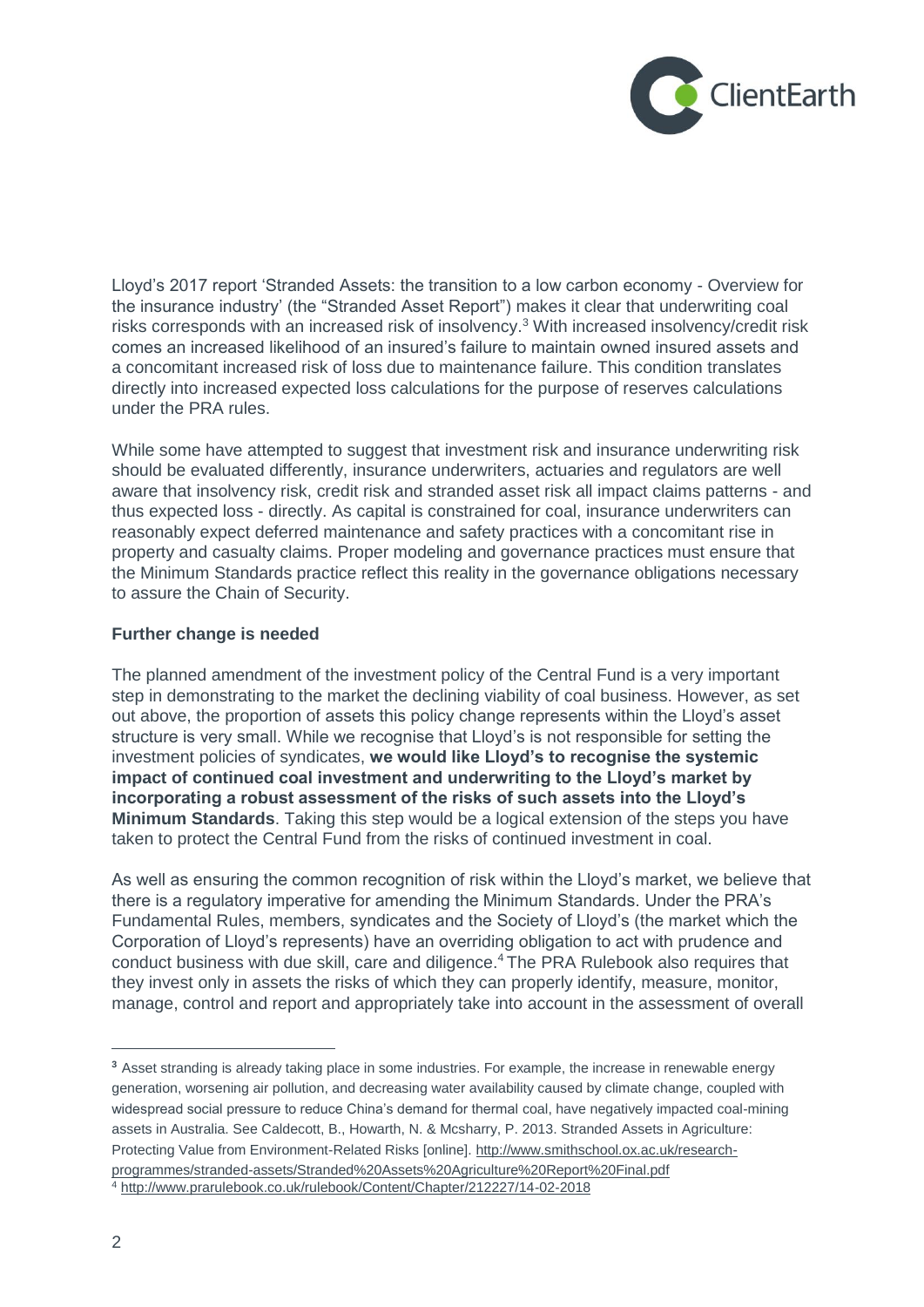

solvency needs. Further, assets must be invested in such a manner as to ensure the security, quality, liquidity and profitability of the portfolio as a whole.<sup>5</sup>

In respect of its supervisory role, we note that Lloyd's has stated how important it is that "Lloyd's market oversight is supportive of sustainable, profitable growth".<sup>6</sup> We further note the efforts to address climate risk that Lloyd's has taken though the ClimateWise principles and annual reporting, including the distinction drawn between Lloyd's and the Lloyd's market. However, the voluntary compliance of managing agents to these principles is not sufficient to realise the changes required to address the scale of these risks.

#### **Proposal to amend Minimum Standards to manage coal risks**

As we understand it, to qualify for membership of the Lloyd's marketplace and for the benefits associated with participation in the marketplace, including financial backing for purposes of solvency demonstration, syndicates must comply with the Minimum Standards.

We further understand that the Minimum Standards are grouped into 12 areas (see Annex, Figure 1), each of which, in part, has provisions that must be met to ensure proper governance, financial risk management and solvency standards and each of which, in part, are affected if a risk being underwritten or an asset invested in includes the risk of being a stranded asset.

We are aware that not all of the Lloyd's syndicates will invest in, or underwrite, coal. However, like many other emerging stranded asset risks - from asbestos, to cyber - coal operations have the potential to create outsized risks, consuming extensive amounts of capital to satisfy property losses, business losses and litigation exposures. As such, if not excluded from portfolios, extraordinary scrutiny of and stress testing for the stranded asset risk related to coal is warranted, consistent with the Stranded Asset Report.

#### **Stress testing and reporting standards**

The Stranded Asset Report suggests four specific actions that can be taken by investors including insurers - to reduce the risk associated with stranded assets, including coal. The first of these is stress testing of portfolios for environmental risks, followed by investing in sustainable assets, divesting from unsustainable assets and engaging rigorously with investee companies. These are consistent with the recommendations from the Task Force on Climate Related Financial Disclosures (the "TCFD Recommendations").

We would like to suggest that Lloyd's modifies its Minimum Standards to ensure that stranded asset identification and stress testing be adopted with respect to coal and coal related operations.

 $\overline{a}$ 

<sup>5</sup> <http://www.prarulebook.co.uk/rulebook/Content/Part/212926/14-02-2018>

<sup>6</sup> Market Oversight Plan: Key Risks 2018, page 3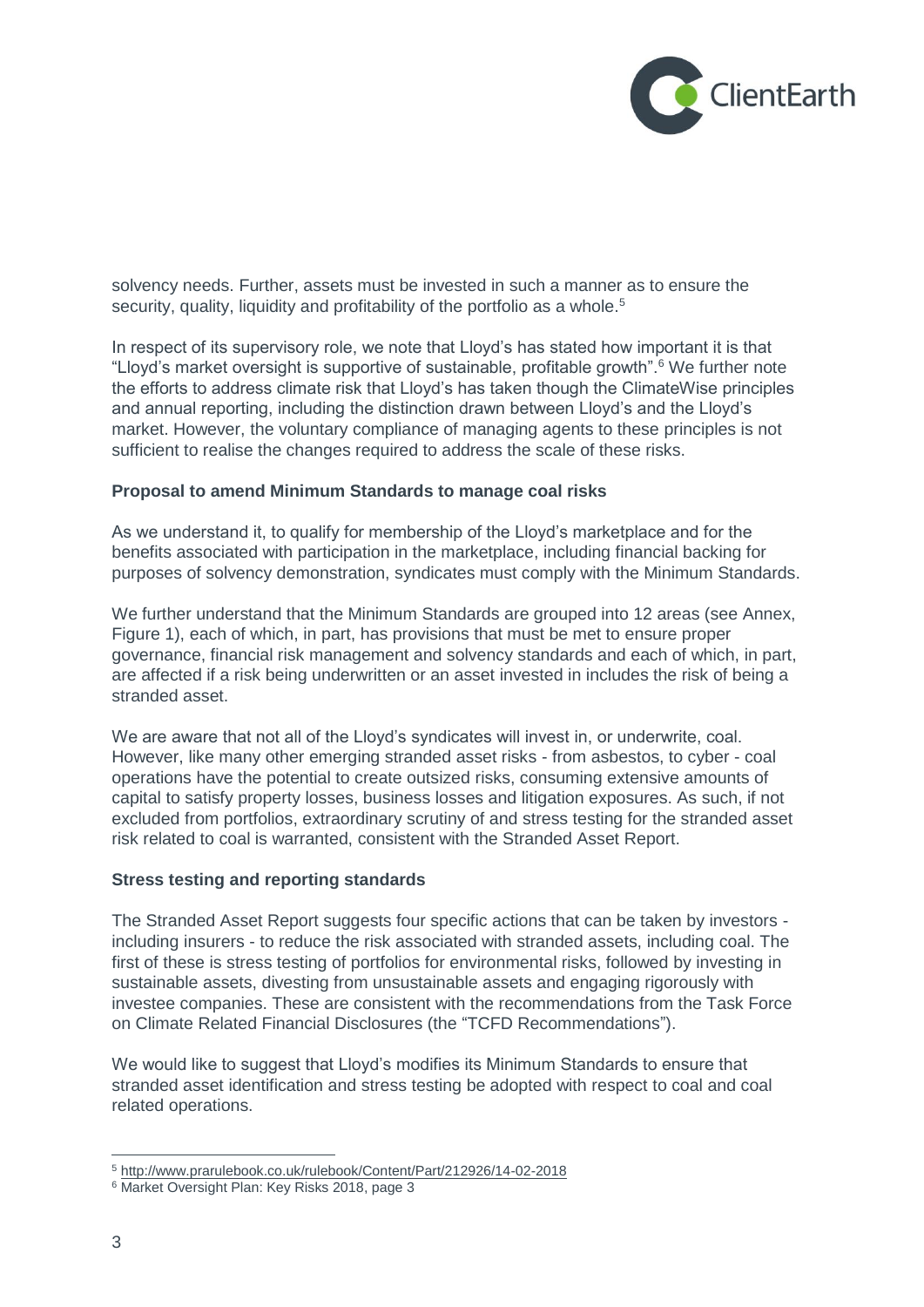

Further, Lloyd's could state that the TCFD Recommendations set out industry best practice in relation to how the Minimum Standards apply more broadly to governance, financial risk management and solvency in the context of a changing climate and the low carbon transition. Using the TCFD Recommendations would enable members and syndicates to demonstrate that they are acting with prudence and conducting business with due skill, care and diligence.

We would also like to confirm and clarify that Lloyd's expressly includes the TCFD Recommendations, and coal as an identified stranded asset risk, in its oversight and administration of the Minimum Standards.

Further, we would like to confirm that Lloyd's requires, expressly, the use of current and peer reviewed climate science, including attribution science, in the stranded asset risk evaluation as part of the enforcement of the Minimum Standards. This approach would be consistent with Lloyd's own Stranded Asset Report.

We would like to see Lloyd's take the actions outlined above as a matter of governance. through exercise of its authorities as expressed through the Minimum Standards, to reduce risk to insureds, insurers and their investors with respect to the determination of how and when to make capital available for coal. Such additional requirements could be implemented though the means of guidance and implementing guidance (see Annex, Figure 2), clarifying the expectation that Lloyd's has in respect of members of the Lloyd's market.

#### **Next Steps**

We believe there is an opportunity for you to champion the role of the Lloyd's market in consolidating the industry's view that underwriting of and investment in coal is both risky and unprofitable. We would be grateful for an audience with you to discuss the above, prior to 1 April 2018 when your policy is due to be announced.

Yours sincerely,

Ahlal

Alice Garton Company and Financial Lead, ClientEarth +44 (0)303 050 5937 [Agarton@clientearth.org](mailto:Agarton@clientearth.org)